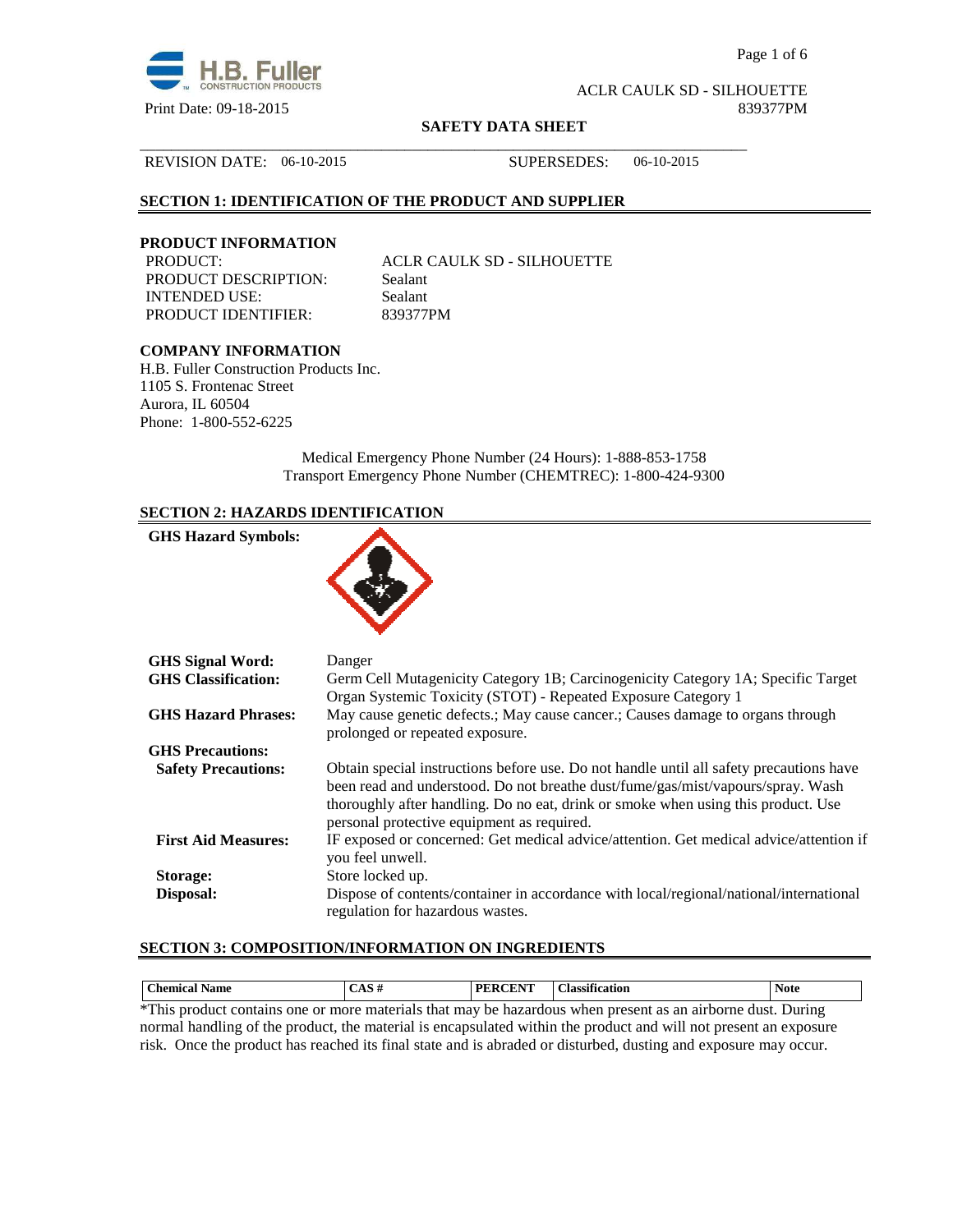

#### **SAFETY DATA SHEET**

Unlisted ingredients are not 'hazardous' per the Occupational Safety and Health Administration Hazard Communication Standard (29 CFR 1910.1200) and/or are not found on the Canadian Workplace Hazardous Materials Information System ingredient disclosure list. See Section 8 for exposure limit guidelines.

\_\_\_\_\_\_\_\_\_\_\_\_\_\_\_\_\_\_\_\_\_\_\_\_\_\_\_\_\_\_\_\_\_\_\_\_\_\_\_\_\_\_\_\_\_\_\_\_\_\_\_\_\_\_\_\_\_\_\_\_\_\_\_\_\_\_\_\_\_\_\_\_\_\_\_\_\_\_

# **SECTION 4: FIRST AID MEASURES**

 IF IN EYES: Use an eye wash to remove a chemical from your eye regardless of the level of hazard. Flush the affected eye for at least twenty minutes. Tilt the head to prevent chemical from transferring to the uncontaminated eye. Seek medical advice after flushing.

IF ON SKIN: Wash with soap and water. Get medical attention if irritation develops or persists.

IF INHALED: Remove to fresh air. Call a physician if symptoms persist.

IF SWALLOWED:Do not induce vomiting. Seek medical attention if symptoms develop. Provide medical care provider with this MSDS.

# **SECTION 5: FIRE FIGHTING MEASURES**

EXTINGUISHING MEDIA: Use water spray, foam, dry chemical or carbon dioxide. UNUSUAL FIRE AND EXPLOSION HAZARDS: There is a possibility of pressure buildup in closed containers when heated. Water spray may be used to cool the containers. SPECIAL FIRE FIGHTING INSTRUCTIONS: Persons exposed to products of combustion should wear selfcontained breathing apparatus and full protective equipment. HAZARDOUS COMBUSTION PRODUCTS: Carbon dioxide, Carbon monoxide

# **SECTION 6: ACCIDENTAL RELEASE MEASURES**

| No adverse health effects expected from the clean-up of spilled material.                    |
|----------------------------------------------------------------------------------------------|
| Follow personal protective equipment recommendations found in                                |
| Section 8 of this SDS.                                                                       |
| METHODS FOR CLEAN-UP:<br>Avoid creating dusts. Cover material with absorbent and moisten and |
| collect for disposal.                                                                        |
| Dike if necessary, contain spill with inert absorbent and transfer to                        |
| containers for disposal. Keep spilled product out of sewers, watersheds,                     |
| or water systems.                                                                            |
|                                                                                              |

Transport Emergency Phone Number (CHEMTREC): 1-800-424-9300

# **SECTION 7: HANDLING AND STORAGE**

Handling: No special handling instructions due to toxicity. Avoid breathing material.

Storage: Store in a cool, dry place.Protect from freezing Consult the Technical Data Sheet for specific storage instructions.

# **SECTION 8: EXPOSURE CONTROLS/PERSONAL PROTECTION**

| <b>EXPOSURE LIMITS:</b> |                    |                              |                                                                 |
|-------------------------|--------------------|------------------------------|-----------------------------------------------------------------|
| <b>Chemical Name</b>    | <b>Note</b>        | <b>ACGIH EXPOSURE LIMITS</b> | <b>OSHA PEL</b>                                                 |
| Calcium carbonate       | $*$ (see<br>below) | No data available.           | 15 mg/m3 TWA (total dust); 5 mg/m3 TWA<br>(respirable fraction) |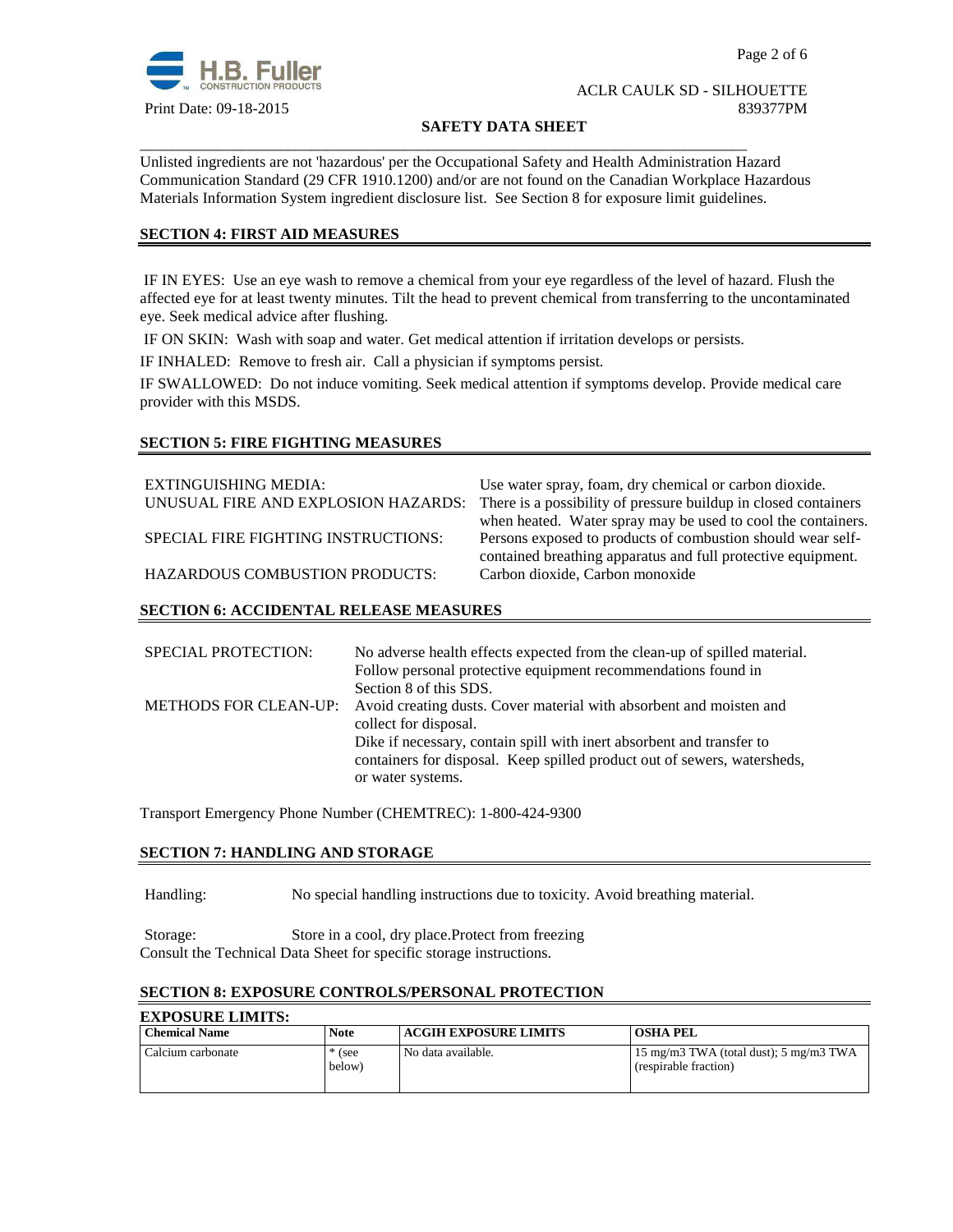

# **SAFETY DATA SHEET**

| Crystalline silica | $*$ (see<br>below) | $0.025$ mg/m3 TWA (respirable fraction) | $(250)/(%SiO2 + 5)$ mppcf TWA<br>(respirable)); $((10)/(%SiO2 + 2)$ mg/m3<br>TWA (respirable)); $((30)/(%SiO2 + 2))$<br>mg/m3 TWA (total dust)) |
|--------------------|--------------------|-----------------------------------------|-------------------------------------------------------------------------------------------------------------------------------------------------|
| Stoddard solvent   |                    | $100$ ppm TWA                           | 500 ppm TWA; 2900 mg/m3 TWA                                                                                                                     |

\*This product contains one or more materials that may be hazardous when present as an airborne dust. During normal handling of the product, the material is encapsulated within the product and will not present an exposure risk. Once the product has reached its final state and is abraded or disturbed, dusting and exposure may occur.

# **ENGINEERING CONTROL METHODS:**

| <b>VENTILATION:</b>            | Use local exhaust ventilation or other engineering controls to<br>minimize exposures.                                                                                                                                                                                                                                                    |
|--------------------------------|------------------------------------------------------------------------------------------------------------------------------------------------------------------------------------------------------------------------------------------------------------------------------------------------------------------------------------------|
| <b>EYE PROTECTION:</b>         | Wear safety glasses when handling this product.                                                                                                                                                                                                                                                                                          |
| <b>SKIN PROTECTION:</b>        | Not normally required. Wear chemically resistant gloves to prevent<br>prolonged or repeated contact.                                                                                                                                                                                                                                     |
| GLOVES:                        | Not normally required. Use nitrile gloves if conditions warrant.                                                                                                                                                                                                                                                                         |
| <b>RESPIRATORY PROTECTION:</b> | Respiratory protection may be required to avoid overexposure when<br>handling this product. Use a respirator if general room ventilation is<br>not available or sufficient to eliminate symptoms. NIOSH approved<br>air purifying respirator with dust/mist filter.<br>Respirators should be selected by and used following requirements |
|                                | found in OSHA's respirator standard (29 CFR 1910.134).                                                                                                                                                                                                                                                                                   |

# **SECTION 9: PHYSICAL AND CHEMICAL PROPERTIES**

| PHYSICAL STATE:                                | Semi-solid                   |
|------------------------------------------------|------------------------------|
| COLOR:                                         | <b>Brown</b>                 |
| ODOR:                                          | Neutral                      |
| <b>ODOR THRESHOLD:</b>                         | Not established              |
| pH:                                            | 7.4                          |
| FREEZING/MELTING POINT (deg. C):               | Not established              |
| BOILING POINT (deg. C):                        | Not established              |
| <b>FLASH POINT:</b>                            | Non flammable                |
| <b>EVAPORATION RATE:</b>                       | Not established              |
| <b>FLAMMABILITY:</b>                           | Not a flammable solid or gas |
| UPPER EXPLOSIVE LIMIT (% in air):              | Not established              |
| LOWER EXPLOSIVE LIMIT (% in air):              | Not established              |
| VAPOR PRESSURE (mm Hg):                        | Not established              |
| <b>VAPOR DENSITY:</b>                          | Not established              |
| WEIGHT PER GALLON (lbs.):                      | 13.25                        |
| <b>SPECIFIC GRAVITY:</b>                       | 1.590                        |
| <b>SOLUBILITY:</b>                             | Not established              |
| <b>OCTANOL/WATER COEFFICIENT:</b>              | Not established              |
| <b>AUTOIGNITION TEMPERATURE:</b>               | Not established              |
| DECOMPOSITION TEMPERATURE:                     | Not established              |
| VISCOSITY:                                     | No data available.           |
| SOLIDS (% by weight):                          | 81.2                         |
| VOC, weight percent                            | 0.60                         |
| VOC, U.S. EPA Method 24, less water and exempt | 12g/liter of material        |
| solvents (theoretically determined)            |                              |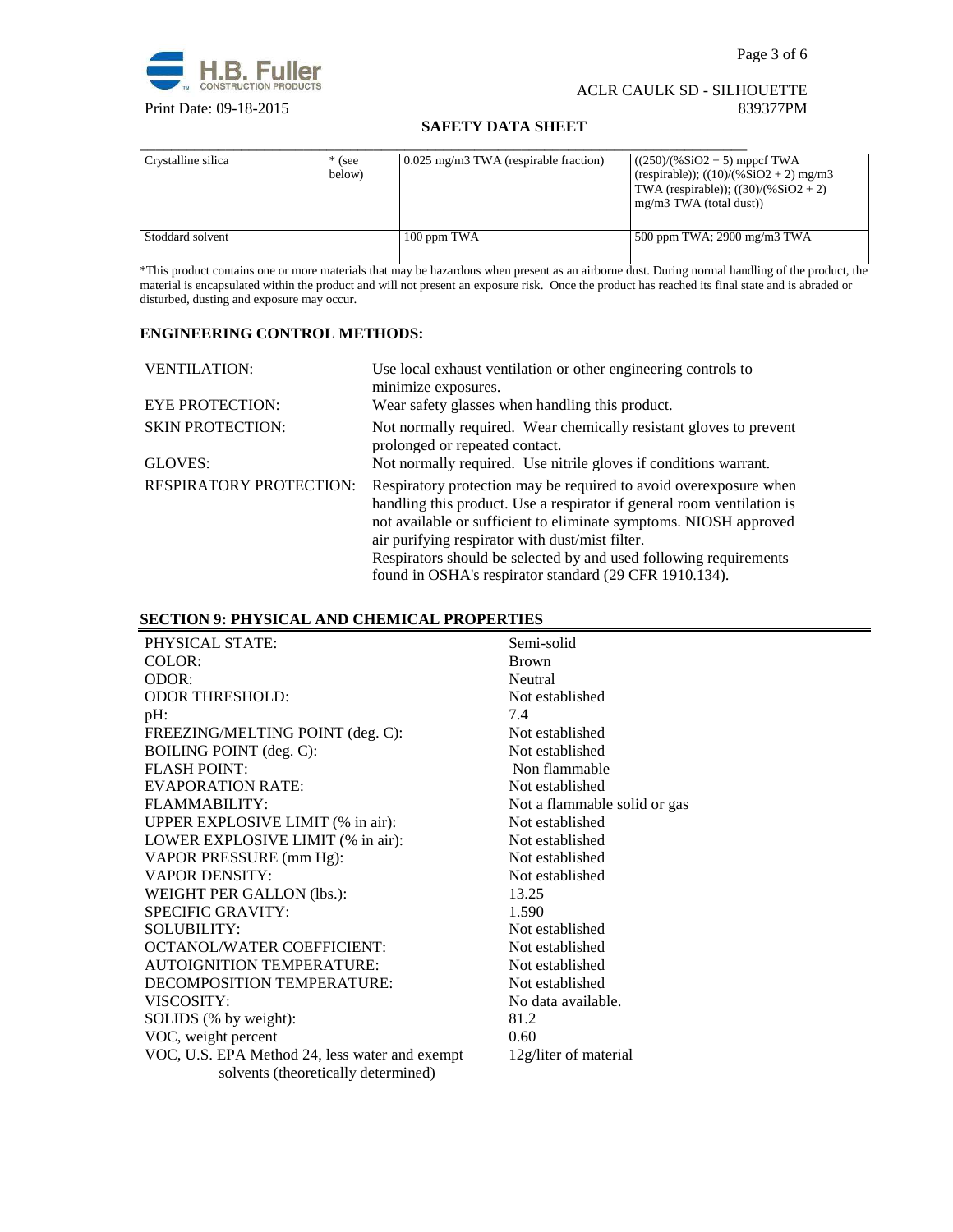

#### **SAFETY DATA SHEET**

# **SECTION 10: STABILITY AND REACTIVITY**

STABILITY: Stable under normal conditions. CHEMICAL INCOMPATIBILITY: Not established HAZARDOUS POLYMERIZATION: Will not occur. HAZARDOUS DECOMPOSITION PRODUCTS: Carbon monoxide, carbon dioxide

\_\_\_\_\_\_\_\_\_\_\_\_\_\_\_\_\_\_\_\_\_\_\_\_\_\_\_\_\_\_\_\_\_\_\_\_\_\_\_\_\_\_\_\_\_\_\_\_\_\_\_\_\_\_\_\_\_\_\_\_\_\_\_\_\_\_\_\_\_\_\_\_\_\_\_\_\_\_

# **SECTION 11: TOXICOLOGICAL INFORMATION**

# **Component Toxicity / Toxicology Data:**

| ິ<br><b>COMPONENT NAME</b> | <b>LD50/LC50</b>          |
|----------------------------|---------------------------|
| Calcium carbonate          | ORAL LD50 RAT 6,450 MG/KG |
| Crystalline silica         | ORAL LD50 RAT 500 MG/KG   |
| Water                      | ORAL LD50 RAT > 90 ML/KG  |

# **This product is a mixture. Unless noted, the information below is based on components.**

Skin corrosion / irritation: Can cause minor skin irritation, defatting, and dermatitis.

Serious eye damage / irritation :Can cause minor irritation, tearing and reddening.

Respiratory / skin sensitization: No data available.

Germ cell mutagenicity: May cause genetic defects.

Carcinogenicity: Contains a material that may cause cancer.

Reproductive toxicity: No data available.

Specific target organ toxicity-single exposure:No data available.

Respiratory irritation / Narcotic effects: No data available.

Specific target organ toxicity-repeated exposure:Causes damage to organs through prolonged or repeated exposure.

Target organs potentially affected by exposure: Lungs Kidneys Central nervous system

Aspiration hazard: No data available.

Medical Conditions Aggravated by Exposure: Lung disease, Kidney disease

#### **SECTION 12: ECOLOGICAL INFORMATION**

| OVERVIEW:        | No ecological information available for this product. |
|------------------|-------------------------------------------------------|
| MOBILITY:        | No data available.                                    |
| PERSISTENCE:     | No data available.                                    |
| BIOACCUMULATION: | No data available.                                    |

#### **This product has not been tested for ecological effects. Relevant information for components is listed below:**

| Component:         | <b>Ecotoxicity values:</b>       |
|--------------------|----------------------------------|
| No data available. | <b>Acute Toxicity (Fish):</b>    |
|                    | <b>Acute Toxicity (Daphnia):</b> |
|                    | <b>Acute Toxicity (Algae):</b>   |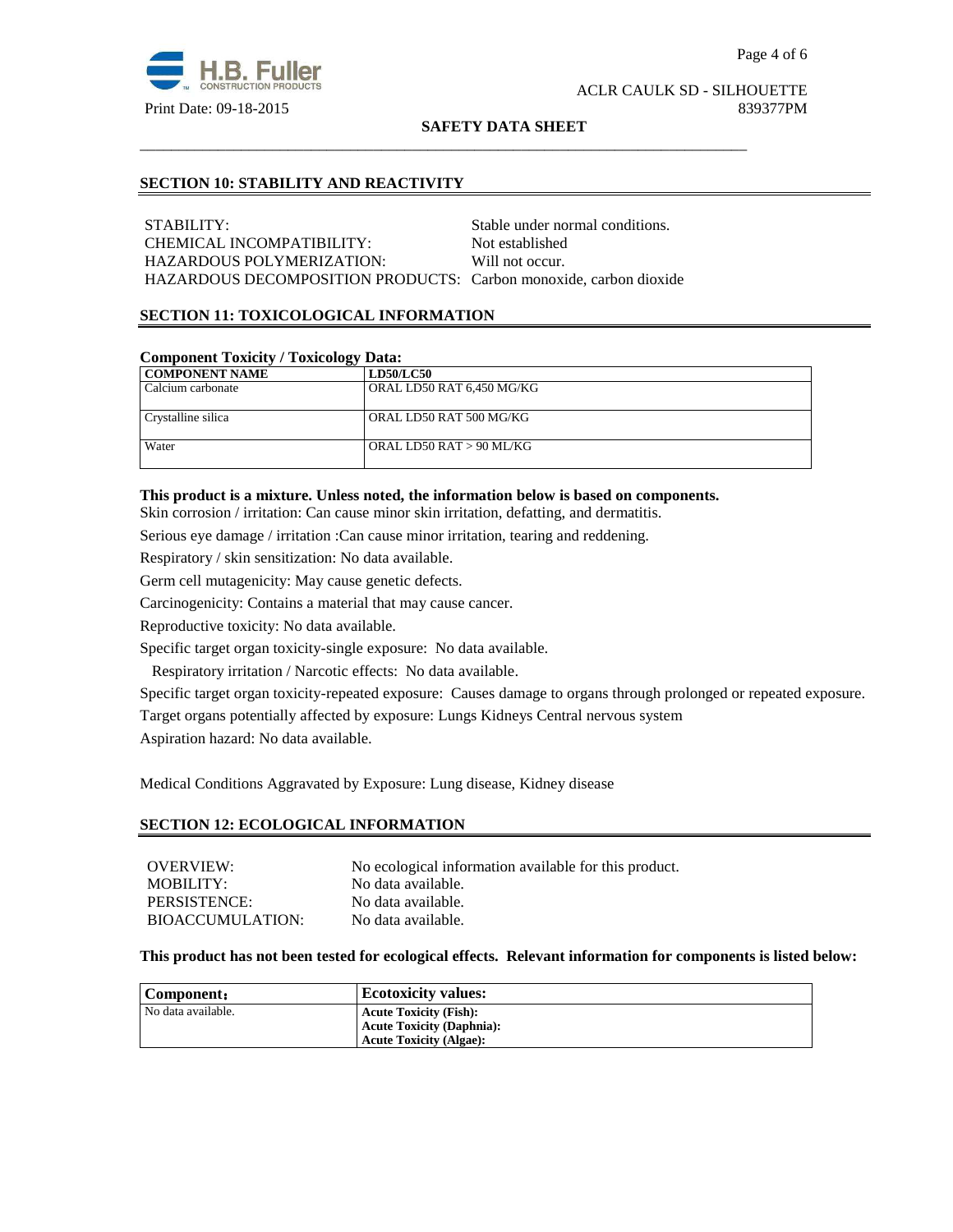

**SAFETY DATA SHEET**

\_\_\_\_\_\_\_\_\_\_\_\_\_\_\_\_\_\_\_\_\_\_\_\_\_\_\_\_\_\_\_\_\_\_\_\_\_\_\_\_\_\_\_\_\_\_\_\_\_\_\_\_\_\_\_\_\_\_\_\_\_\_\_\_\_\_\_\_\_\_\_\_\_\_\_\_\_\_

# **SECTION 13: DISPOSAL CONSIDERATIONS**

To the best of our knowledge, this product does not meet the definition of hazardous waste under the U.S. EPA Hazardous Waste Regulations 40 CFR 261. Solidify and dispose of in an approved landfill. Consult state, local or provincial authorities for more restrictive requirements.

# **SECTION 14: TRANSPORT INFORMATION**

Consult Bill of Lading for transportation information.

| US DOT: | <b>NOT REGULATED</b> |
|---------|----------------------|
| IATA:   | <b>NOT REGULATED</b> |

# **SECTION 15: REGULATORY INFORMATION**

**INVENTORY STATUS** 

| U.S. EPA TSCA:         | This product is in compliance with the Toxic Substances Control Act's |
|------------------------|-----------------------------------------------------------------------|
|                        | Inventory requirements.                                               |
| CANADIAN CEPA DSL:     | The components of this product are included on the DSL or are exempt  |
|                        | from DSL requirements.                                                |
| EUROPEAN REACH:        | As a result of the introduction of REACH into Europe, this product    |
|                        | cannot be imported into Europe unless the REACH requirements are      |
|                        | met.                                                                  |
| <b>AUSTRALIA AICS:</b> | This product is in compliance with the Australian Inventory of        |
|                        | Chemical Substances requirements.                                     |

If you need more information about the inventory status of this product call 651-236-5858.

This product may contain chemical substances that are regulated for export by various government agencies (such as the Environmental Protection Agency, the Bureau of Industry and Security, or the Drug Enforcement Administration, among others). Before exporting this product from the USA or Canada, we recommend you contact us at reg.request@hbfuller.com to request an export review.

# FEDERAL REPORTING

EPA SARA Title III Section 313

Unless listed below, this product does not contain toxic chemical(s) subject to the reporting requirements of section 313 of Title III of the Superfund Amendments and Reauthorization Act of 1986 (SARA) and 40 CFR part 372. EPA has advised that when a percentage range is listed the midpoint may be used to fulfill reporting obligations. **Chemical Name**  $\qquad \qquad$   $\qquad \qquad$   $\qquad \qquad$   $\qquad \qquad$   $\qquad \qquad$   $\qquad \qquad$   $\qquad \qquad$   $\qquad \qquad$   $\qquad \qquad$   $\qquad \qquad$   $\qquad \qquad$   $\qquad \qquad$   $\qquad \qquad$   $\qquad \qquad$   $\qquad \qquad$   $\qquad \qquad$   $\qquad \qquad$   $\qquad \qquad$   $\qquad \qquad$   $\qquad \qquad$   $\qquad \qquad$   $\qquad \qquad$   $\qquad \qquad$ 

# STATE REPORTING

Proposition 65, The Safe Drinking Water and Toxic Enforcement Act of 1986:

Unless listed below, this product does not contain known levels of any chemical known to the State of California to cause cancer or reproductive harm.

| <b>Chemical Name/List</b> |                       | <b>CAS</b> | Percent      |
|---------------------------|-----------------------|------------|--------------|
| Ouartz                    | (Carcinogen)          | 14808-60-7 | $10 - 30$    |
| Titanium dioxide          | (Carcinogen)          | 13463-67-7 | $0.01 - 0.1$ |
| Carbon black              | (Carcinogen)          | 1333-86-4  | $0.01 - 0.1$ |
| Ethyl acrylate            | (Carcinogen)          | 140-88-5   | $< 10$ ppm   |
| Methanol                  | (Developmental toxin) | $67-56-1$  | $< 10$ ppm   |

# **Substances of Very High Concern (SVHC) Content:**

Unless listed below, this product does not contain SVHC's. tert-Octylphenol, ethoxylated